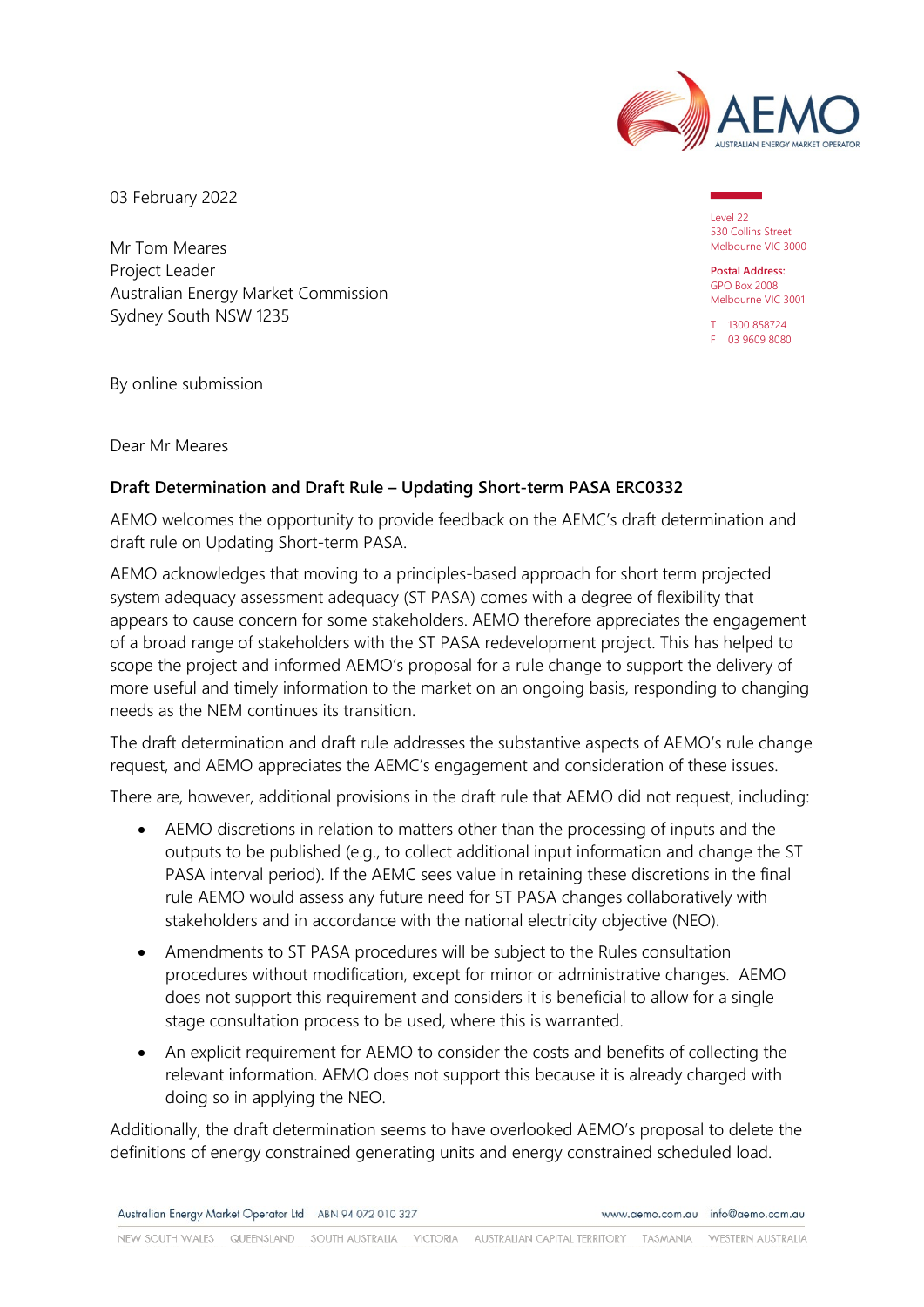

AEMO's detailed submission on the AEMC's draft determination is attached. It discusses these matters together with several suggestions for clarification, and provides further information for the AEMC and stakeholders on AEMO's next ST PASA consultation steps.

Should you wish to discuss the matters raised in this submission, please contact Kevin Ly, on [kevin.ly@aemo.com.au.](mailto:kevin.ly@aemo.com.au) 

Yours sincerely

Violette Mouchaileh Executive General Manager, Reform Delivery

Attachment: Detailed Submission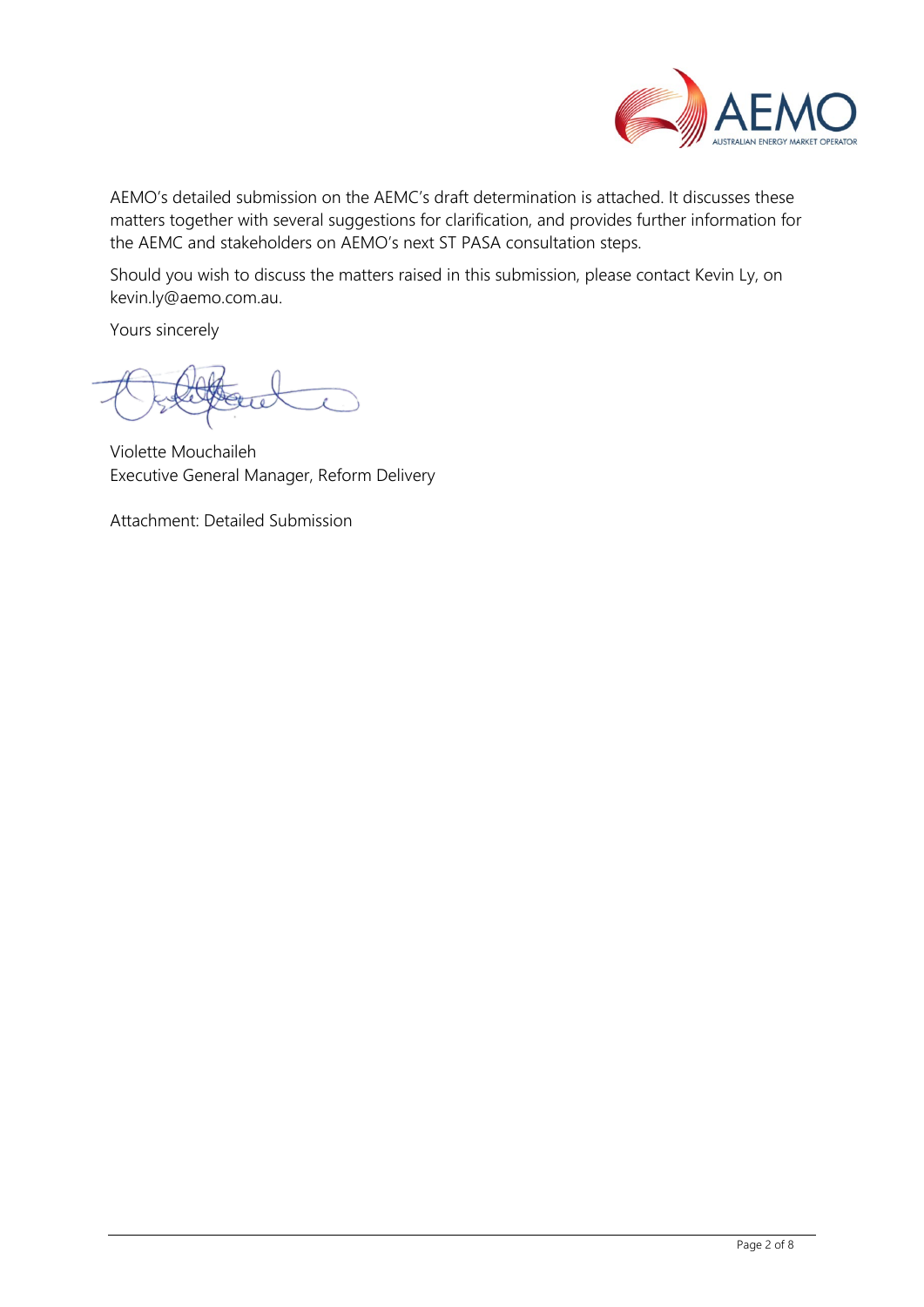

# ATTACHMENT A: DETAILED AEMO SUBMISSION TO DRAFT DETERMINATION – UPDATING SHORT-TERM PASA (ERC0332)

#### **Overview**

The AEMC's draft determination is to make a more preferable rule, which specifies:

- A principles-based framework for the collection, processing and dissemination of ST PASA information.
- ST PASA covers a 7-day forecast period and includes the pre-dispatch PASA (PD PASA) timeframe.
- A requirement for AEMO to publish forecasts of available capacity and PASA availability for individual scheduled plant and wholesale demand response units (that is, at the dispatchable unit identifier (DUID) level).
- Amendments to Chapter 10 definitions of:
	- o PASA availability, specifying that a recall period (which is to be a range) will be defined in the reliability standard implementation guidelines (RSIG) to replace the current 24-hour recall period in the national electricity rules (NER)
	- o Energy constraint, removing references to specific fuel types and adding reference to scheduled load.

Broadly, the draft more preferable rule is consistent with AEMO's proposed rule, other than:

- Additional discretions for AEMO to change the ST PASA interval period and to specify additional information to be collected for the ST PASA process.
- Amendments to ST PASA procedures will be subject to the Rules consultation procedures without modification, except for minor or administrative changes – AEMO had proposed a process equivalent to that applicable to the reserve level declaration guidelines under NER clause 4.9.4A(e), allowing for a faster change process where appropriate with only a single formal round of written submissions.
- A specific direction for AEMO to consider the costs and benefits of collecting any additional information.
- The Chapter 10 definitions of energy constrained scheduled generating unit and energy constrained scheduled load were not deleted. AEMO notes that these changes require consequential changes to NER clauses 3.8.4(c)(3), (d)(2), and 3.8.6(b).

AEMO supports the draft determination and draft rule subject to the changes and clarifications discussed in the following sections.

#### **Additional discretion to change ST PASA requirements**

Draft clause 3.7.3(c) indicates that AEMO can specify in the ST PASA procedures:

• ST PASA reporting resolutions in intervals shorter than 30 minutes – clauses 3.7.3(b) and (c)(4); and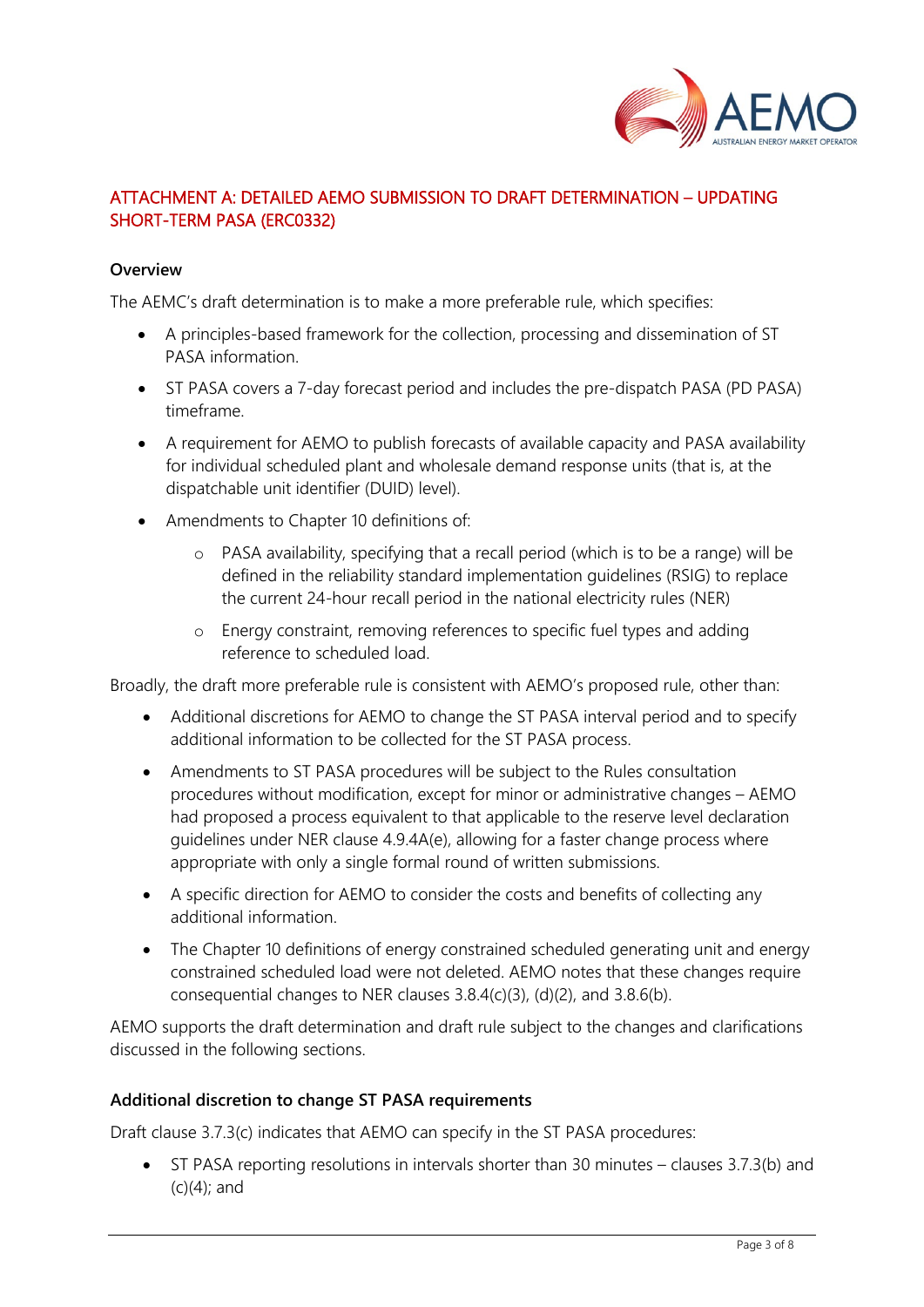

• Information to be provided by registered participants in addition to that specified in the NER, as AEMO considers reasonably necessary to implement the PASA objective –  $3.7.3(h)(3)$  and (c)(5).

AEMO did not request these discretions, however if the AEMC sees value in retaining them in the final rule AEMO would assess any future need for ST PASA changes collaboratively with stakeholders and in accordance with the NEO. Under the draft rule, these matters would be addressed in a procedure change process.

AEMO has no present intent to propose changes to the ST PASA reporting resolution for the 'new' ST PASA procedures. AEMO considers that any future proposed reduction of the ST PASA reporting resolution below 30 minutes is likely to involve significant changes to processes and market IT systems for and AEMO, and would therefore require extensive consultation to understand and evaluate the costs and benefits of such a proposal. In relation to the possibility of ST PASA procedures specifying additional information requirements on registered participants, AEMO notes that a proposal to exercise this discretion could raise questions of conflict with the NER or national electricity law (NEL) that the procedures cannot readily resolve - specifically relating to confidentiality or sensitivity of information, on which there will be diverse views among interested parties. This is a question that would need to be addressed, for example, in relation to the request EnergyAustralia (EA) included in its submission. EA requested that AEMO publish "A forward-looking measure of technical availability of wind and solar resources [to] capture any plant output limits imposed by outages on inverters, turbines, transformers etc.<sup>[1](#page-3-0)</sup>" The NER neither identifies this type of information as confidential nor explicitly permits its disclosure, and there is a real possibility that some participants will argue that it is commercially sensitive. AEMO requests the AEMC to further consider and provide clarification on the exercise of this discretion.

## **Two stage rules consultation process for all changes**

The draft rule requires AEMO to follow the Rules consultation procedures in full for all changes, except where they are minor or administrative<sup>[2](#page-3-1)</sup>. After the initial ST PASA procedure is established under the new framework (which AEMO will develop using the full consultation procedure and further industry workshops as appropriate), this will require AEMO to undertake a two-stage consultation process for all changes irrespective of the materiality on participants, cost, or importance to the market. In the draft determination, the AEMC considered this was appropriate given the principles-based approach applied to ST PASA, and several stakeholders indicated they were uncomfortable with a single stage consultation process.

The AEMC suggested that a two-stage consultation process for all changes "…will ensure that participants are able to effectively engage with AEMO regarding any proposed changes to ST PASA." The AEMC states that this better achieves the national electricity objective (NEO), noting the relevant aspect of the NEO relates to administrative compliance requirements and costs.

<span id="page-3-0"></span><sup>1</sup> EnergyAustralia, Submission, Updating Short-term PASA Rule (ERC0332) - Consultation Paper, 23 September 2021.

<span id="page-3-1"></span>Typically, 'minor or administrative' changes would be considered to cover error corrections, formatting or minor drafting/consistency improvements – not changes to ST PASA information.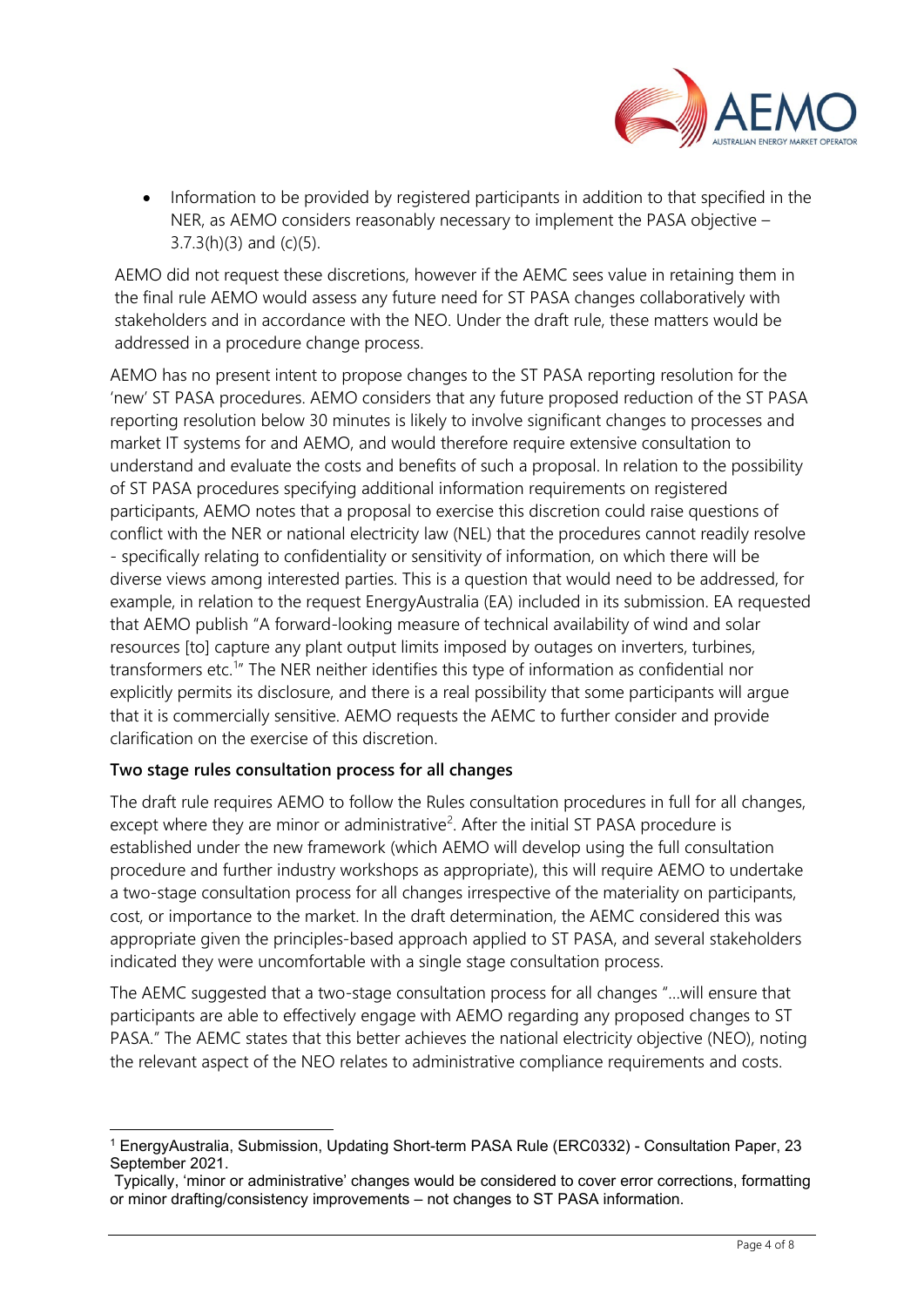

It is worthwhile noting that stakeholder submissions identifying the need to mandate the full Rules consultation procedure neither identified a clear rationale or examples to justify the need to do so. It should be emphasised that a two-stage consultation process does not address any perceived deficits in consultation processes or provide an effective solution. Procedural fairness and 'good' regulatory outcomes are not assured by the number of opportunities for written submissions. AEMO considers that a full Rules consultation procedure is not required in all cases, particularly for 'relatively small' changes. Examples for ST PASA might include where:

- No additional data is being required from participants
- Participants are not required to make changes to their IT systems.

AEMO considers that the Rules consultation procedures need to be more flexible to allow a more agile response, without diminishing the (already existing) obligations of AEMO and other relevant decision-makers to undertake effective consultation consistent with principles of procedural fairness, and make objective decisions with regard to the NEO.

This is important given the current pace of change and number of procedures that are likely to be consulted on as the NEM's transformation continues. The AEMC commenced consultation

on AEMO's 'Improving consultation procedures in the Rules' rule change request in December 2021<sup>[3](#page-4-0)</sup>, which seeks to achieve these objectives.

As the outcome of that rule change remains uncertain, AEMO had proposed that the ST PASA rule should permit a 'single stage' rules consultation process for subsequent amendments to the ST PASA procedures. It considered this would appropriately promote efficiency based on the original subject matter for the procedures as proposed by AEMO. Any residual concerns could be addressed by expanding on AEMO's original drafting to include provisions that:

- Require AEMO to publish a notice identifying it is proposing ST PASA procedure changes as a single stage consultation process; and
- Require AEMO to conduct that consultation in accordance with the full Rules consultation procedures on receiving a request from a consulted participant within 10 business days of the notice.

However, if the AEMC's expanded scope for the ST PASA procedures is carried through to the final rule, AEMO acknowledges that there is less to differentiate the ST PASA procedures from other instruments that are subject to the Rules consultation procedures. In those circumstances, it may be better for the administration of the market to await the determination of the 'Improving consultation procedures in the Rules' rule change.

provided by participants in the ST PASA procedures, AEMO requests the AEMC to If the AEMC decides to retain the discretion to specify additional information to be reconsider the drafting of clause 3.7.3(c)(5), which explicitly requires AEMO to have regard to the costs and benefits of collecting the relevant information from registered participants.

<span id="page-4-0"></span><sup>3</sup> Refer to:<https://aemc.gov.au/rule-changes/improving-consultation-procedures-rules>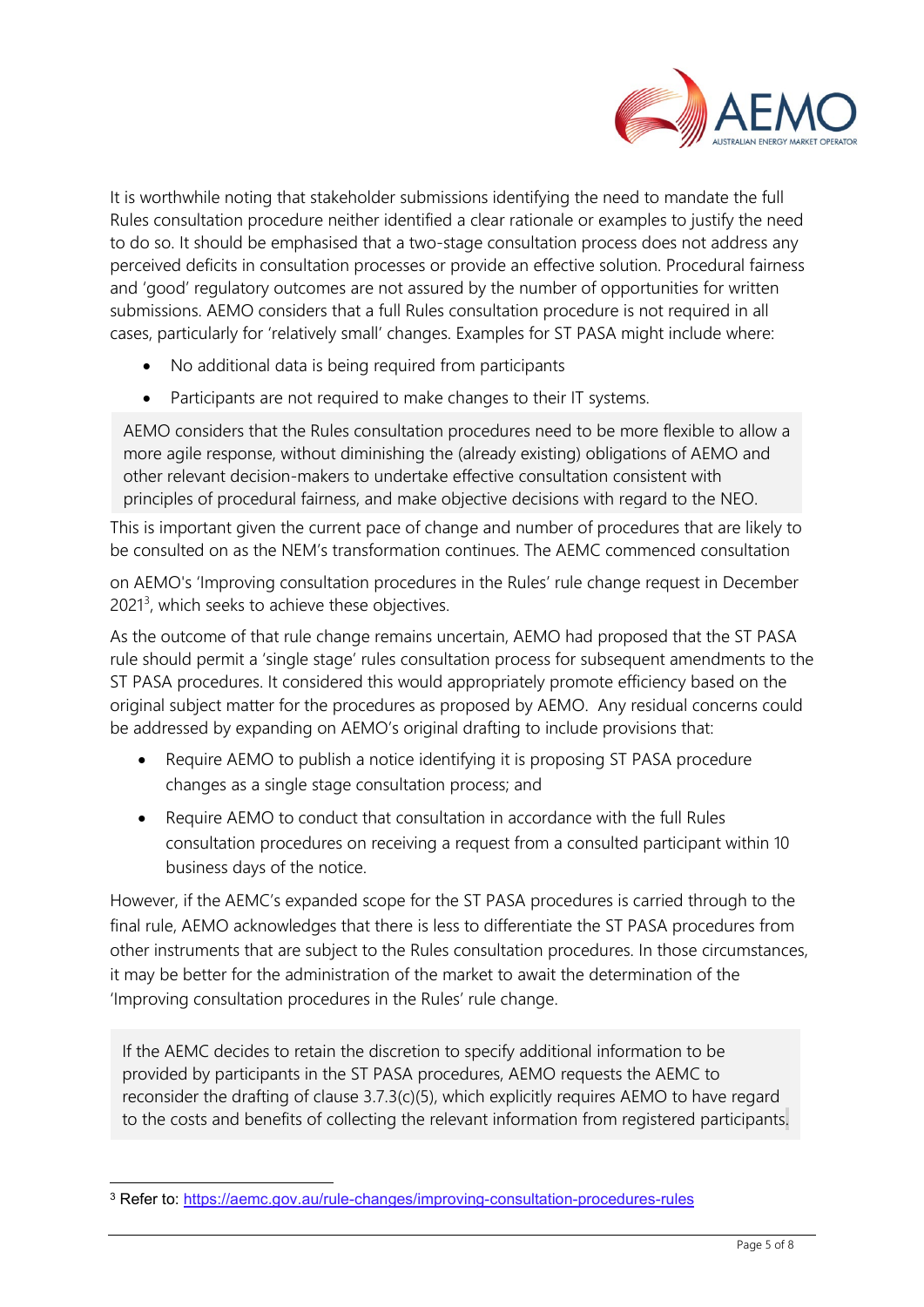

The AEMC states "it is appropriate in this instance to provide guidance for the way that AEMO interprets the NEO". AEMC suggested that this is included to address stakeholder concerns regarding the costs and risks associated with having a principles-based approach for ST PASA.

In bilateral discussions with AEMO, the AEMC noted that similar provisions were included in clauses 3.7D and 3.7E (the latter having been drafted based on the former). AEMO notes that, of the many NER provisions regulating matters included in AEMO instruments, these are two of only a very small number that include an explicit direction to consider the costs and benefits of procedure or guideline requirements<sup>[4](#page-5-0)</sup>. It is likely that the original precedent for those requirements came from NER clause 3.7C(f), which the AEMC included in its 2008 draft determination relating to AEMO's ability (independent of a procedure or guideline) to require supplementary information from generators for energy adequacy assessment projection studies<sup>[5](#page-5-1)</sup>.

AEMO suggests similar directions should not be further replicated in the NER for decisions that are required by law to consider the NEO.

This is not because AEMO objects to considering costs and benefits, but because it is already charged with doing so in applying the NEO. AEMO (and the AEMC and AER) must apply the NEO to the exercise of all its NEM statutory functions<sup>[6](#page-5-2)</sup>. In relation to any change, the NEO inherently requires an assessment of whether the efficient costs are justified by the benefits of the change for the long term interests of consumers, with respect to all the aspects of the NEO. By making individual rules that call out particular elements of a NEO analysis, there is a risk of interpretation and misalignment issues resulting from the implication that other considerations should be de-emphasised or excluded. This has the potential to devalue the NEO, which was conceived as a universal objective to guide decision-making and assist in resolving conflict between competing objectives.

#### **Energy constraint related definitions**

Alongside the changes to the Chapter 10 definition of energy constraint, AEMO's proposed rule included removing the definitions of energy constrained scheduled generating unit and energy constrained scheduled load.

Although this has not been included in the draft rule and is not specifically discussed in the draft determination, AEMO understands that changes to these definitions will be included in the final rule.

Consequential amendments will be necessary to NER clauses 3.8.4(c)(3) and (d)(2), 3.8.6(b) and 3.8.7(m). AEMO suggests the following drafting changes:

<span id="page-5-1"></span>National Electricity Amendment (NEM Reliability Settings: Information, safety net and directions) Rule 2008 No 6, refer to page 21 of the draft determination at

[https://aemc.gov.au/sites/default/files/content/779c3ff6-7789-4fd4-ae0c-21bf458c85f1/Draft-Rule-](https://aemc.gov.au/sites/default/files/content/779c3ff6-7789-4fd4-ae0c-21bf458c85f1/Draft-Rule-Determination.pdf)[Determination.pdf](https://aemc.gov.au/sites/default/files/content/779c3ff6-7789-4fd4-ae0c-21bf458c85f1/Draft-Rule-Determination.pdf)

<span id="page-5-0"></span>The others identified by AEMO are clause 4A.B.4(h) (reliability forecast guidelines) and S5.5.7(c) (power system model guidelines and data sheets),

<span id="page-5-2"></span><sup>6</sup> Section 49(3) of the NEL.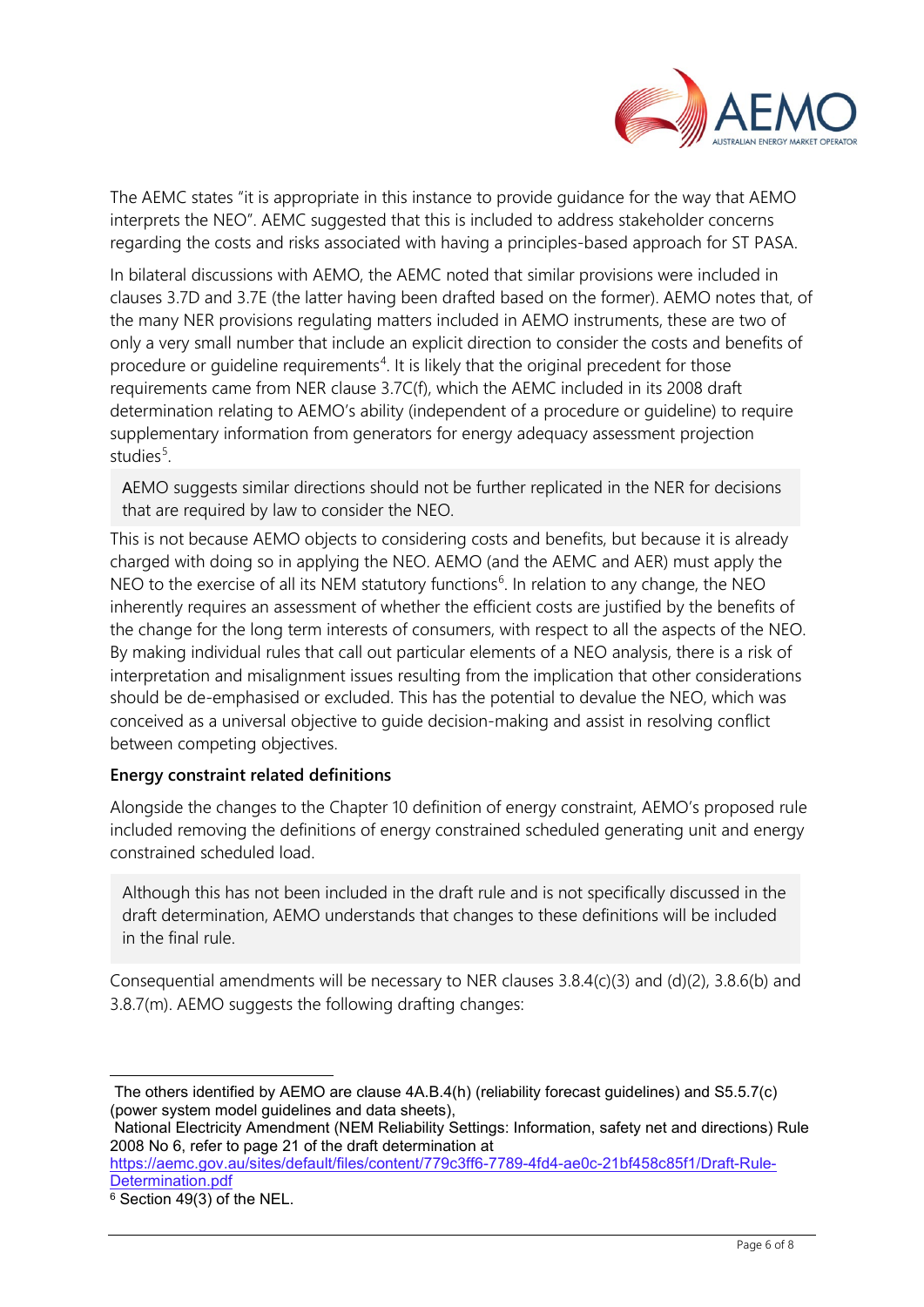

#### **3.8.4 Notification of scheduled capacity**

- (c) for *Scheduled Generators*, two *days* ahead of each *trading day*:
	- (1) a MW capacity profile that specifies the MW available for each of the 288 *trading intervals* in the *trading day*;
	- (2) estimated *commitment* or *decommitment* times;
	- (3) daily *energy* availability from *energy constrained scheduled generating units*  with *energy constraints*; and
	- (4) an up *ramp rate* and a down *ramp rate*;
- (d) for *scheduled loads*, two *days* ahead of each *trading day*:
	- (1) a MW capacity profile that specifies the MW available for *dispatch* for each of the 288 *trading intervals* in the *trading day*;
	- (2) daily *energy* availability for *energy constrained scheduled loads* with *energy constraints*; and
	- (3) an up *ramp rate* and a down *ramp rate*;

#### **3.8.6 Generating unit offers for dispatch**

(b) A *Scheduled Generator's dispatch offer* may specify the daily *energy* available for *energy constrained scheduled generating units* with *energy constraints*.

#### **3.8.7 Bids for scheduled load**

(m) the *dispatch bid* may specify the daily *energy* available for *energy constrained scheduled loads* with *energy constraints*.

## **Clarifications of future ESB and AEMC security work**

The draft determination noted that the ST PASA change will facilitate and is related to the development of the ESB and AEMC system security work programs, specifically "…by linking information requirements and publication to the objective for PASA under clause 3.7.1 which clearly references power system security."<sup>[7](#page-6-0)</sup> AEMO notes that while NER clause 3.7.1(b) has been directly linked in draft clause 3.7.3(a), the PASA objective is in fact unchanged.

To date AEMO has not identified how the ST PASA project directly relates to or facilitates ESB and AEMC system security work. As the design develops for this work, AEMO will assess the implementation relationships and timing. AEMO considers that the redevelopment of the ST PASA project will improve the accuracy and provide better forecast information to participants, which should facilitate improved responses to power system reliability issues.

AEMO would welcome further clarification from the AEMC on the relationships it has identified between this rule change and the ESB and AEMC work program.

<span id="page-6-0"></span><sup>7</sup> AEMC, National Electricity Amendment (Updating Short Term PASA) Rule 2022, Draft Determination, pp. ii and 9.